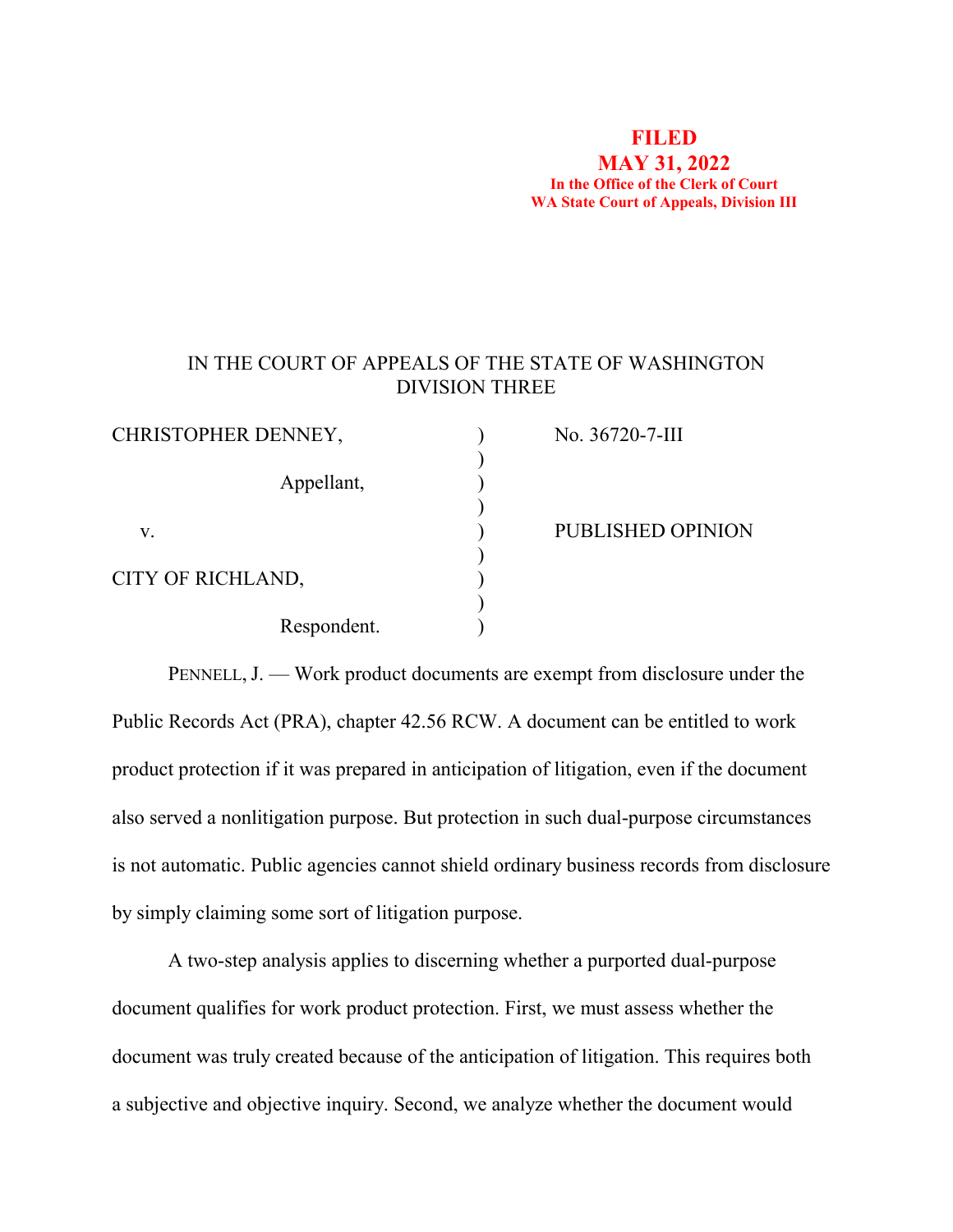have been prepared in substantially the same form but for the prospect of litigation. If a document genuinely was created because of litigation and would not have been created in substantially the same form but for litigation, then the document qualifies for work product protection.

The City of Richland (City) denied Christopher Denney's PRA request seeking two workplace investigation reports, asserting the reports constituted work product. While the documents were generated pursuant to City policy, they were also created with an eye toward anticipated litigation. The record reveals that the City's concerns about litigation were both subjectively valid and objectively reasonable. Furthermore, the City's two reports would not have been generated in substantially the same form but for the anticipation of litigation. The reports are therefore protected from PRA disclosure as attorney work product. The trial court's summary judgment dismissal of Mr. Denney's PRA complaint is affirmed.

#### FACTUAL BACKGROUND

On April 28, 2016, City firefighter Christopher Denney made an oral complaint of discrimination and harassment to his supervisor, Captain Adam Hardgrove. Captain Hardgrove prepared a memorandum documenting the complaint and e-mailed it to the City's human resources (HR) director, Allison Jubb, the next day. In a second e-mail to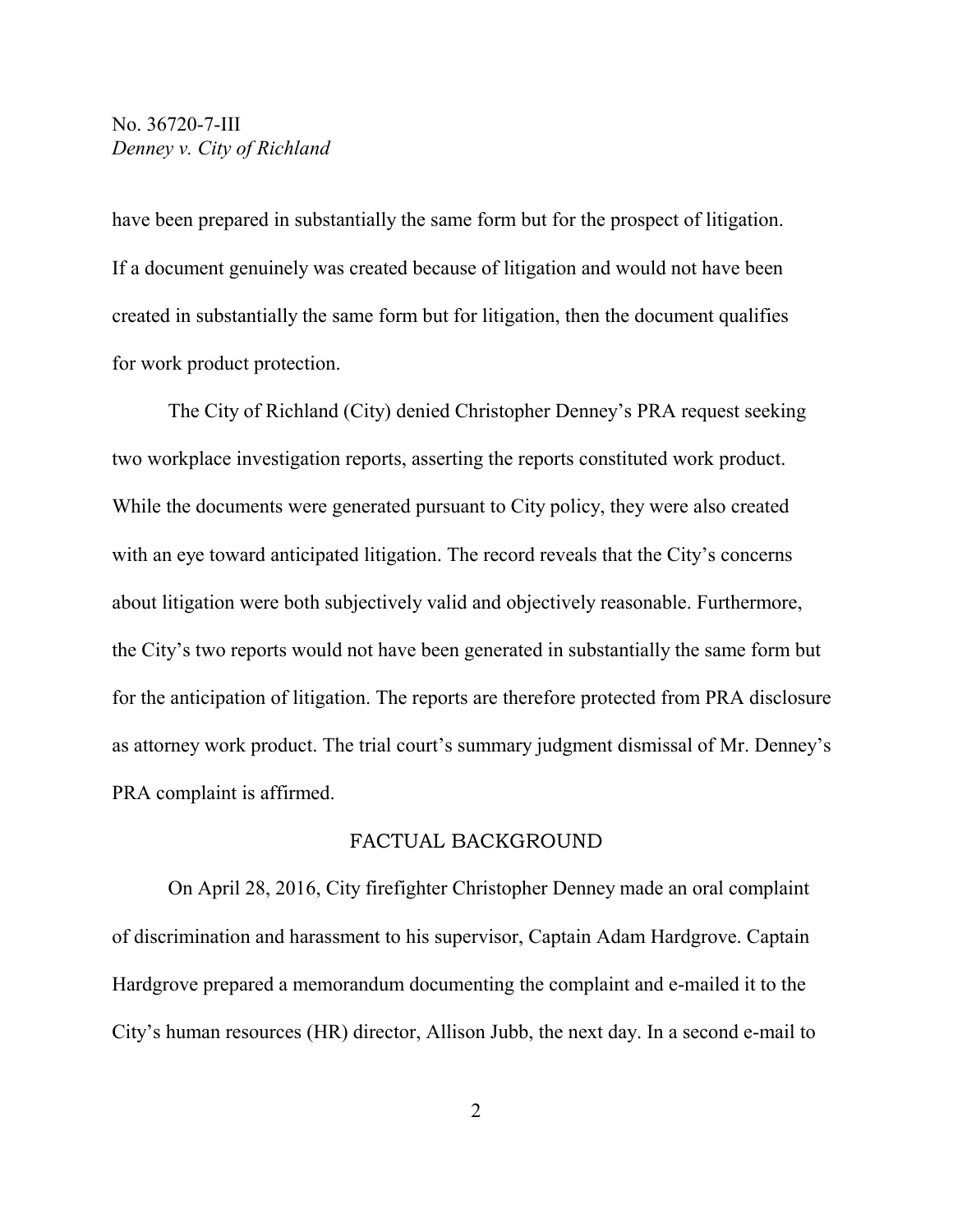Ms. Jubb, Captain Hardgrove confirmed that he advised Mr. Denney to follow up and submit his formal complaint in writing to HR. Ms. Jubb forwarded the memorandum to City attorney Heather Kintzley the same day she received it. In the memorandum, Captain Hardgrove indicated that Mr. Denney said he was proceeding with a formal complaint on the advice of his attorney.[1](#page-2-0) Captain Hardgrove also noted in the memorandum that Mr. Denney had expressed distrust of the City's HR department, and had doubts the City would conduct a fair and independent investigation of his complaint.

The City has a policy with the stated goal of "ensuring its employees are able to enjoy a work environment free from discrimination and all forms of unlawful harassment." Clerk's Papers (CP) at 15. The policy prohibits discrimination and unlawful harassment on the basis of a legally protected status including, but not limited to, sex, race, religion, marital status, veteran status, age, national origin, sexual orientation, color, creed, ancestry, and disability. All City employees are expected to comply with the terms of the policy and report "any observed discrimination and/or harassment." *Id*. at 16. The policy provides that "[h]arassment complaints should be in writing, and list the name(s) of the individual(s) involved, date(s), location(s), witness(es), a description of the

<span id="page-2-0"></span> $<sup>1</sup>$  Mr. Denney denies that he told Captain Hardgrove he had even spoken to an</sup> attorney. Nevertheless, it is undisputed that Captain Hardgrove reported Mr. Denney had made reference to an attorney.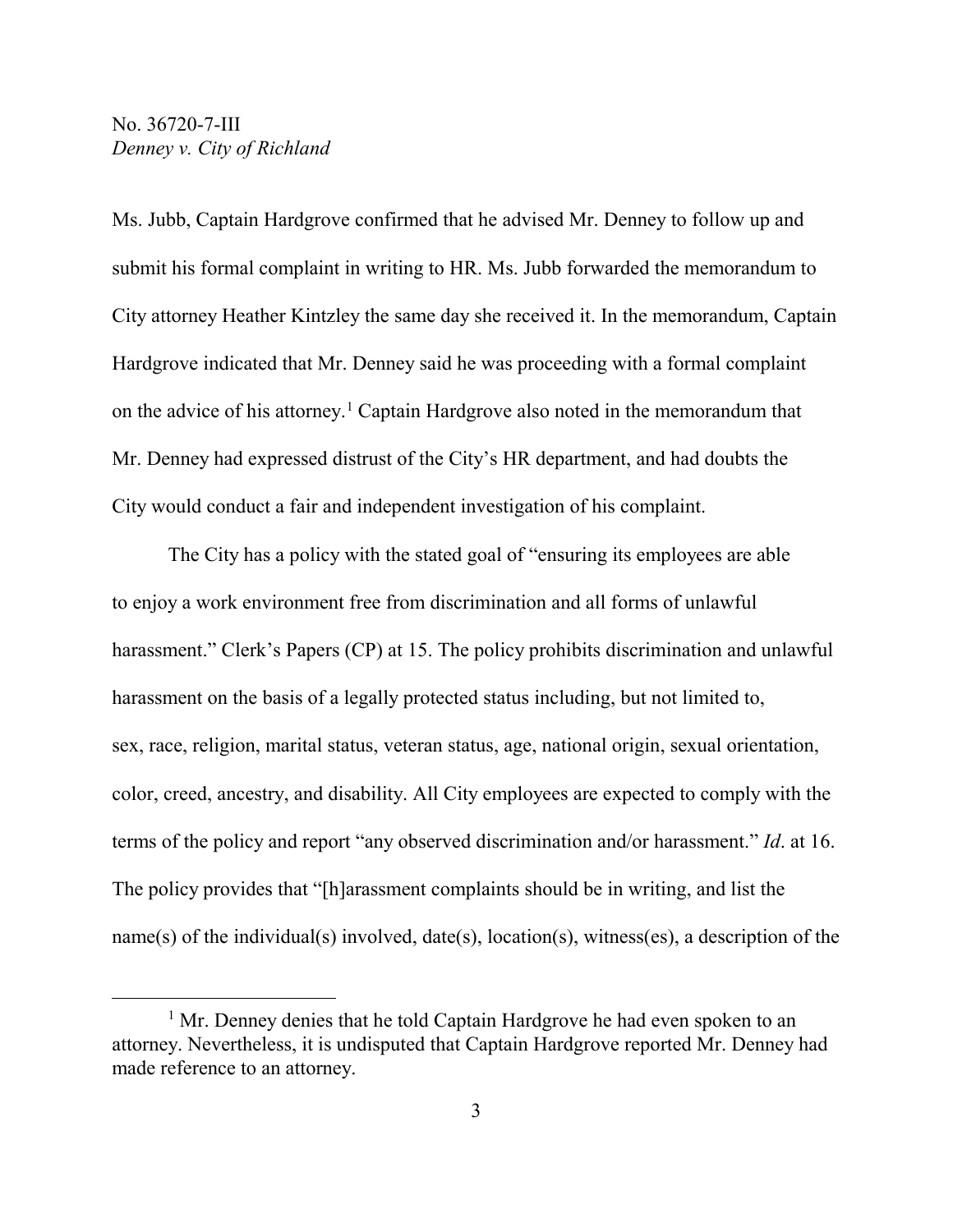incident(s) or action(s) in question, and any other pertinent information. The written statement shall be signed and dated by the complainant." *Id*. at 17. HR is the designated recipient of discrimination and harassment complaints and is responsible for facilitating appropriate investigation and resolution. According to the policy, any "competent individual, including an outside investigator," may conduct the investigation. *Id*.

Captain Hardgrove noted in his memorandum that he provided Mr. Denney with a copy of the City's policy at the time Mr. Denney voiced his complaint on April 28. Mr. Denney does not deny being aware of the City's policy.

The nature of HR's resolution of past complaints has varied. Some investigations are conducted by an employee's supervisor, some by the HR department or third parties retained by the HR department, and some by the City's attorney or third parties retained by the City's attorney. In workplace complaints where only remedial action is contemplated and litigation is not anticipated, the City attorney's office is rarely involved in the resolution process. In those ordinary circumstances, an investigative report created under the policy would qualify as a public record, available for disclosure, even if the City attorney's office had some involvement with the investigation process.

After Ms. Jubb received Captain Hardgrove's memorandum, she determined there was insufficient factual information to enable HR to make an informed decision as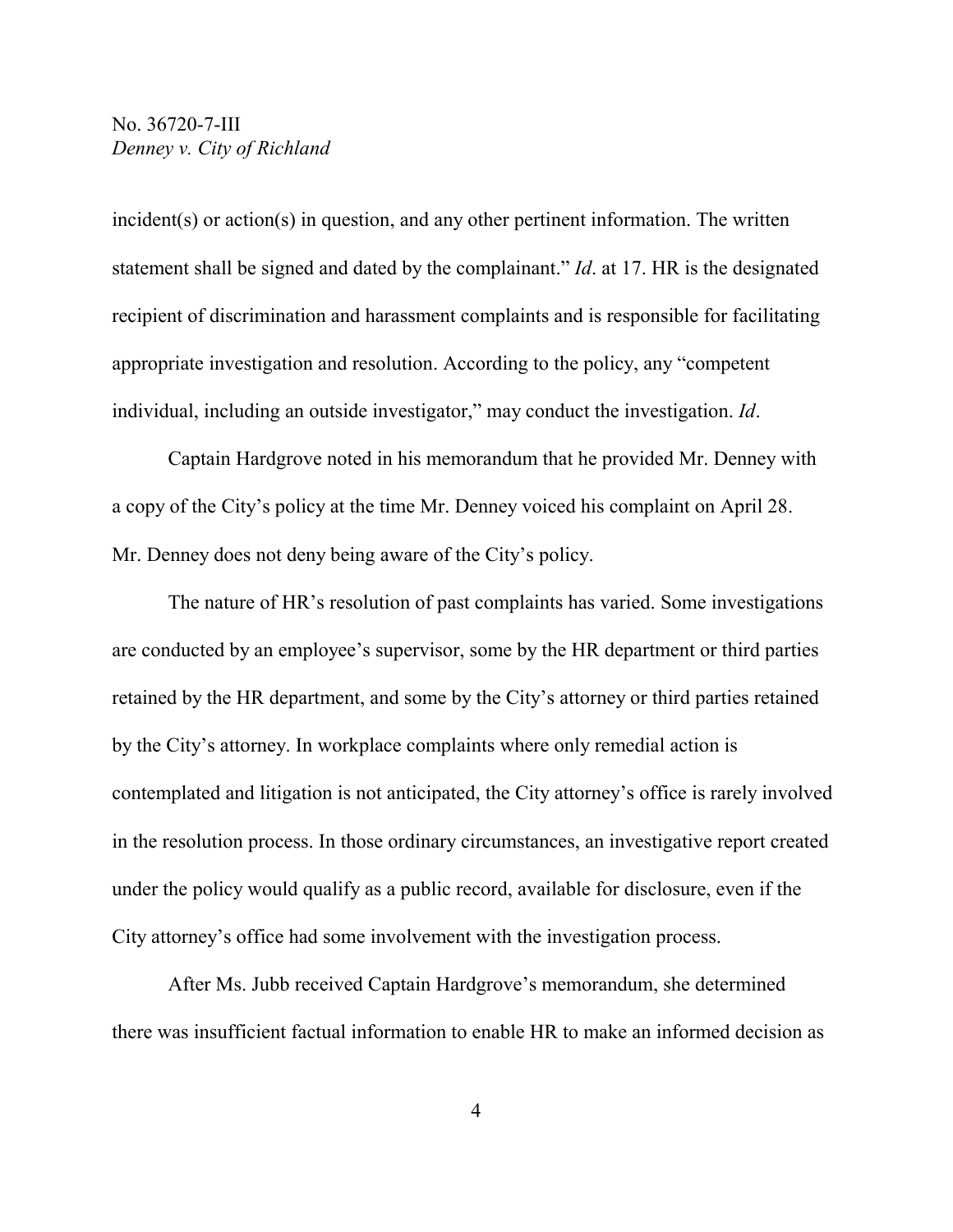to the nature of the claim and scope of investigation. Consistent with the terms of the City's policy, HR requested Mr. Denney provide a detailed written statement about his complaint. Mr. Denney did not comply with this request.

City attorney Heather Kintzley then requested Mr. Denney provide a written complaint and statement to the City attorney's office. On May 9, Mr. Denney indicated he was working on such a statement and hoped to have it completed by May 11. However, on May 12 Mr. Denney sent an e-mail to Ms. Kintzley indicating he felt Ms. Kintzley's position as City attorney was "adversarial by definition [to him] since [Ms. Kintzley] represent[ed] the city's interest." *Id*. at 200. Mr. Denney stated he would not provide any statement until after he met with a union representative and "possibly [his] attorney and we know who'll be investigating this matter and that they will be fair and impartial." *Id*. Ms. Kintzley replied in an e-mail on the same date:

[P]lease let me clarify that I represent the City as a legal entity, not any particular individual within the organization. Therefore, if I were to ascertain through investigation that an individual in the organization were engaged in unlawful conduct, my legal and ethical obligation to the City as an organization, and to the City Council as the organization's dulyauthorized constituents, would compel me to take action, no matter who that person is. Although you may perceive my position as legal adviser to mean that my interests are adverse to yours, they are not.

*Id*.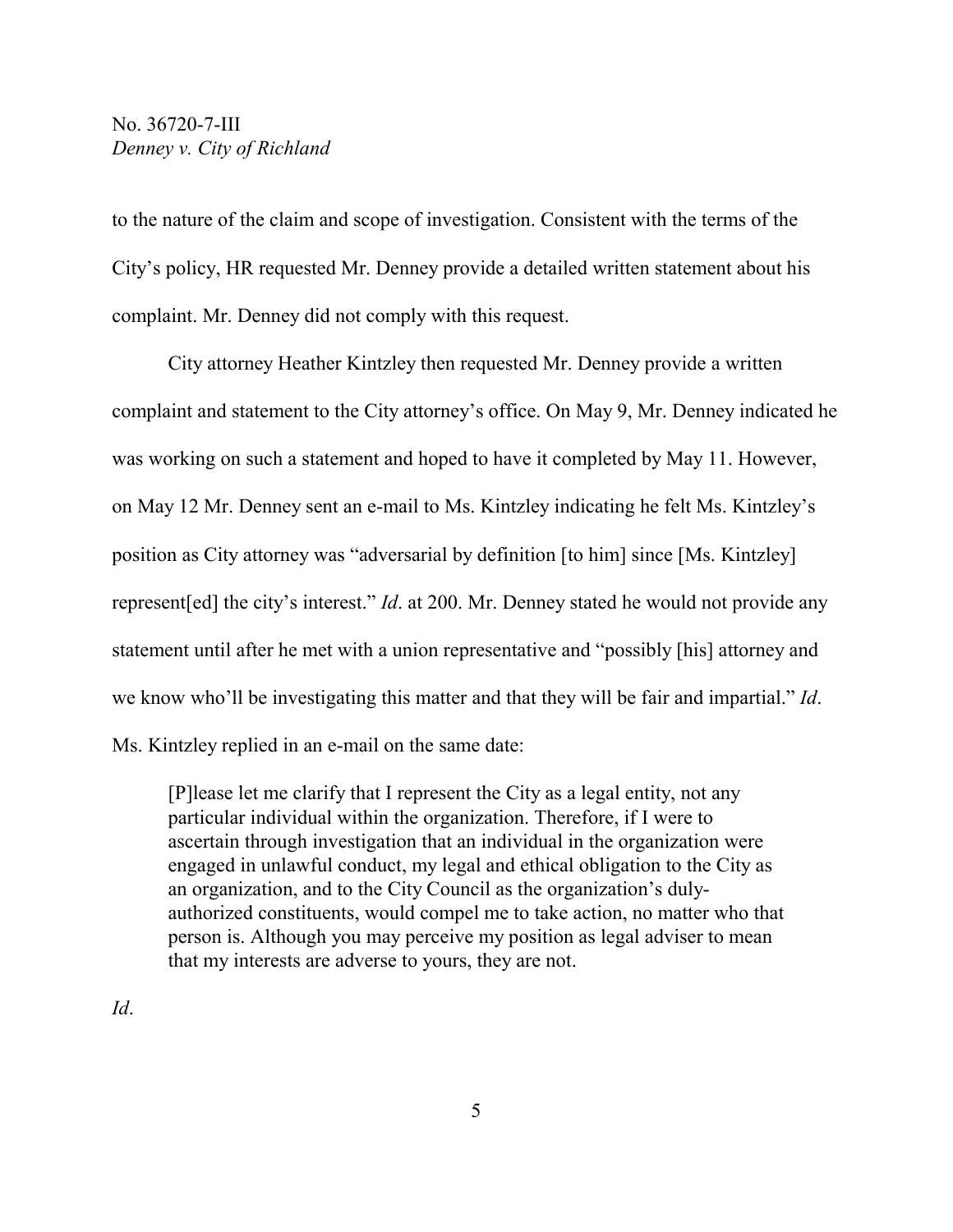By mid-May, Ms. Kintzley concluded Mr. Denney was preparing for litigation against the City. As a former HR director for the city of Kennewick, Ms. Kintzley found Mr. Denney's resistance to providing information was not typical of most complainants who are looking to remedy an ordinary workplace concern. She believed Mr. Denney's behavior to be consistent with complainants she had previously encountered who went on to file EEOC (Equal Employment Opportunity Commission) complaints, demand arbitration, and in one instance file a lawsuit. Ms. Kintzley was also aware the City was preparing for arbitration in a union grievance, filed by Mr. Denney the previous year, that touched on some of the same issues of discrimination and harassment that Mr. Denney recounted to Captain Hardgrove.

On May 25, Mr. Denney and HR director Jubb met to discuss Mr. Denney's concerns about the fairness of an internal investigation by the City. During this meeting, they discussed the City's policy and procedure concerning discrimination and harassment complaints. On June 22, Mr. Denney provided Ms. Jubb with a single-page, signed statement:

This statement is meant to be a brief overview and not a detailed account of the harassment, discrimination and retaliation that I have been exposed to at Richland Fire & EMS [emergency medical services] for nearly four years. The primary individuals that have taken these actions against me include but is not limited to the following: James Hempstead, Tom Huntington, and Curt Walsh, and various individuals working on their behalf. These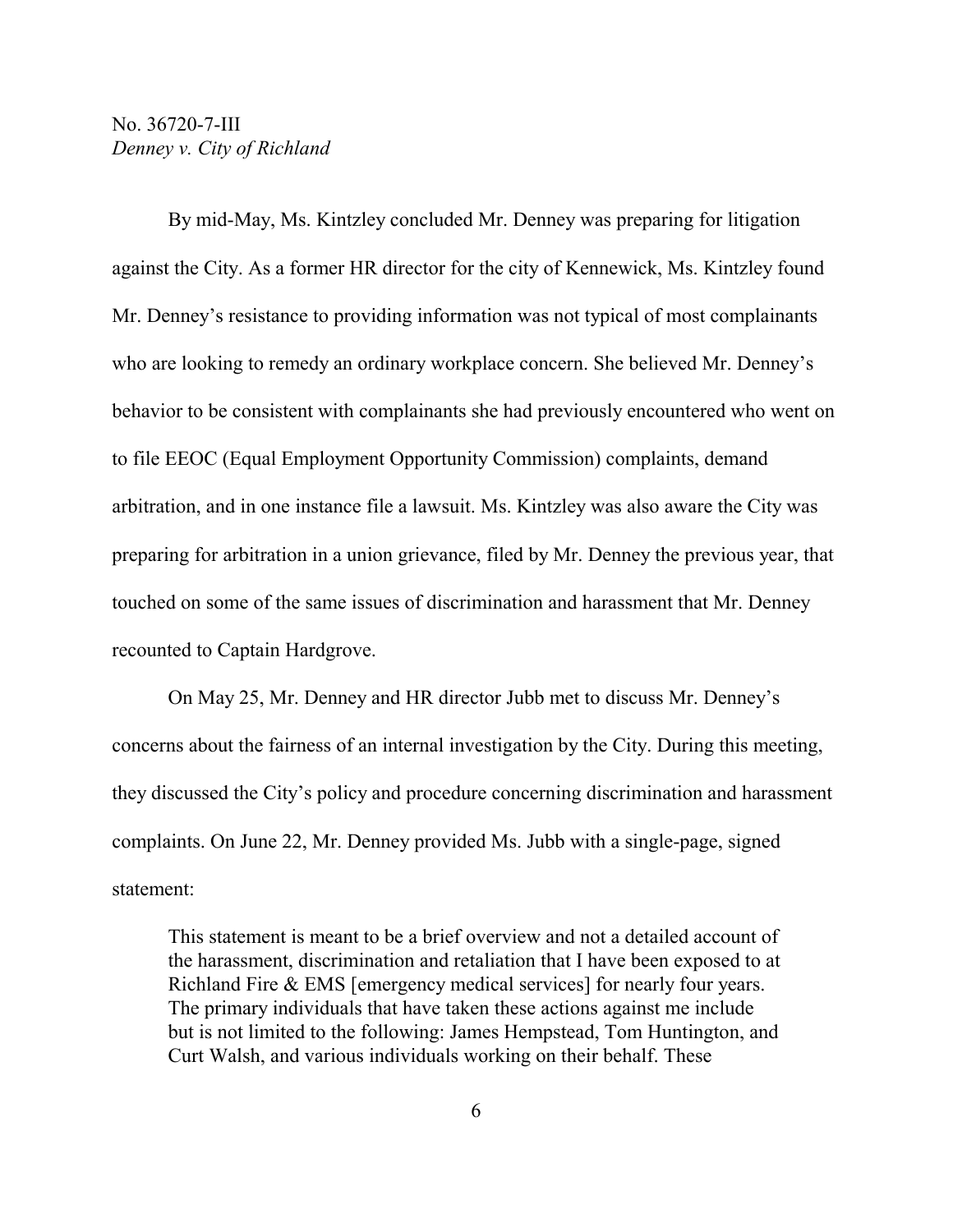individuals have targeted me and continually have held me to different standards than other individuals and to make an example out of me. They've consistently engaged in a pattern of dishonesty and deceit when having conversations about my performance, any concerns they had about promoting me, and any internal investigations concerning me. They've certain[ly] have not lived up to the City's Core Value of Integrity. Furthermore, when I have voiced my concerns about being harassed they ignored them and been dismissive many times. I have further been shunned and retaliated against for my grievance regarding my promotion pass over and, most recently, my public records request. What little information I received from the city via my public records request corroborates this. Also, I have documentation and witness accounts to support these claims. Lastly, I would like to reiterate my trepidations about the city conducting an investigation internally into this matter and that they will be fair and impartial. My apprehensions stem from the many entangling personal and professional relationships between [the] ELT [executive leadership team] and the fire department and also from the defensive and retaliatory posture that the city is already displaying.

*Id.* at 181. Contrary to the requirements of the City's policy, Mr. Denney's statement did not "list the name(s) of the individual(s) involved, date(s), location(s), witness(es), a description of the incident(s) or action(s) in question, and any other pertinent information" that would allow HR to differentiate discrimination and unlawful harassment from typical issues of employee discontent. *Id*. at 17. Mr. Denney's statement also failed to specify the type of protected status (sex, age, religion, etc.) at issue in his complaint.

Two days after receiving Mr. Denney's written statement, Ms. Jubb met again with Mr. Denney to try to obtain further information about his complaint. It was around this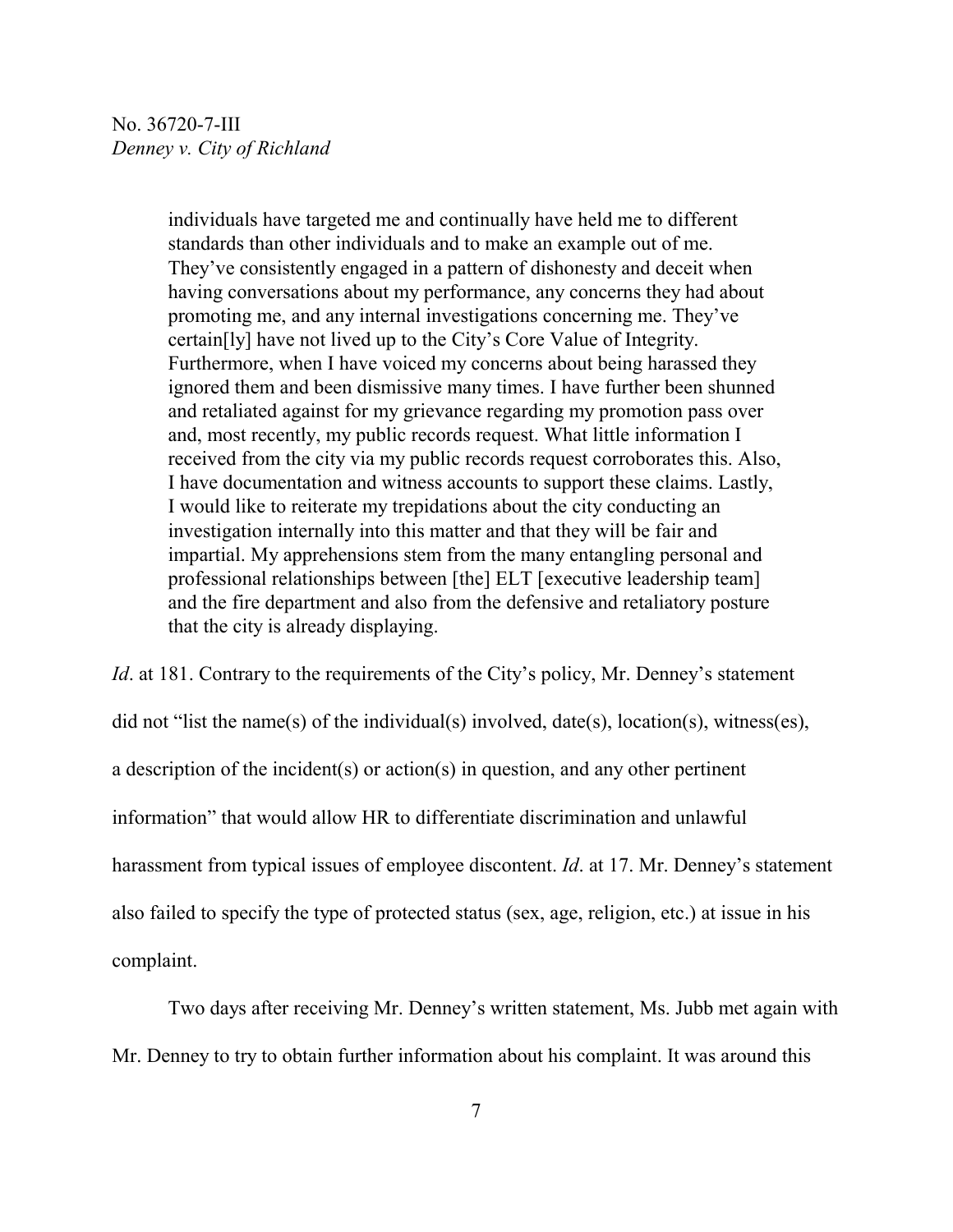time that Ms. Jubb came to believe that further investigation of Mr. Denney's complaint should be directed through the City attorney's office.

On July 22, City attorney Heather Kintzley engaged Diversified HR Consulting, LLP (Diversified) to investigate Mr. Denney's complaint. Ms. Kintzley retained Diversified "to determine the veracity of Mr. Denney's claims in order to facilitate [her] analysis of the City's potential liability exposure in an anticipated lawsuit, and to enable [her] to provide timely and accurate legal advice to the City." *Id.* at 188. A confidentiality clause in the letter of engagement between Diversified and the City stated:

The investigation performed by [Diversified] will be conducted at the behest and direction of Richland City Attorney Heather Kintzley, and is intended for the purpose of potential litigation. All communication related to the services contemplated herein shall be directed to the City Attorney. [Diversified] will mark all documents transmitted to the City Attorney as "Attorney Work Product" and "Do Not Disclose."

*Id*. at 203. Ms. Kintzley later declared she would not have retained Diversified but for what she perceived to be an imminent threat of litigation by Mr. Denney against the City. In addition to the primary legal risk assessment purpose of the investigation, Ms. Kintzley testified the investigation had a secondary purpose of fulfilling the City's responsibility under the policy to thoroughly and promptly investigate complaints and take any appropriate corrective action. From these facts, the City would later assert the report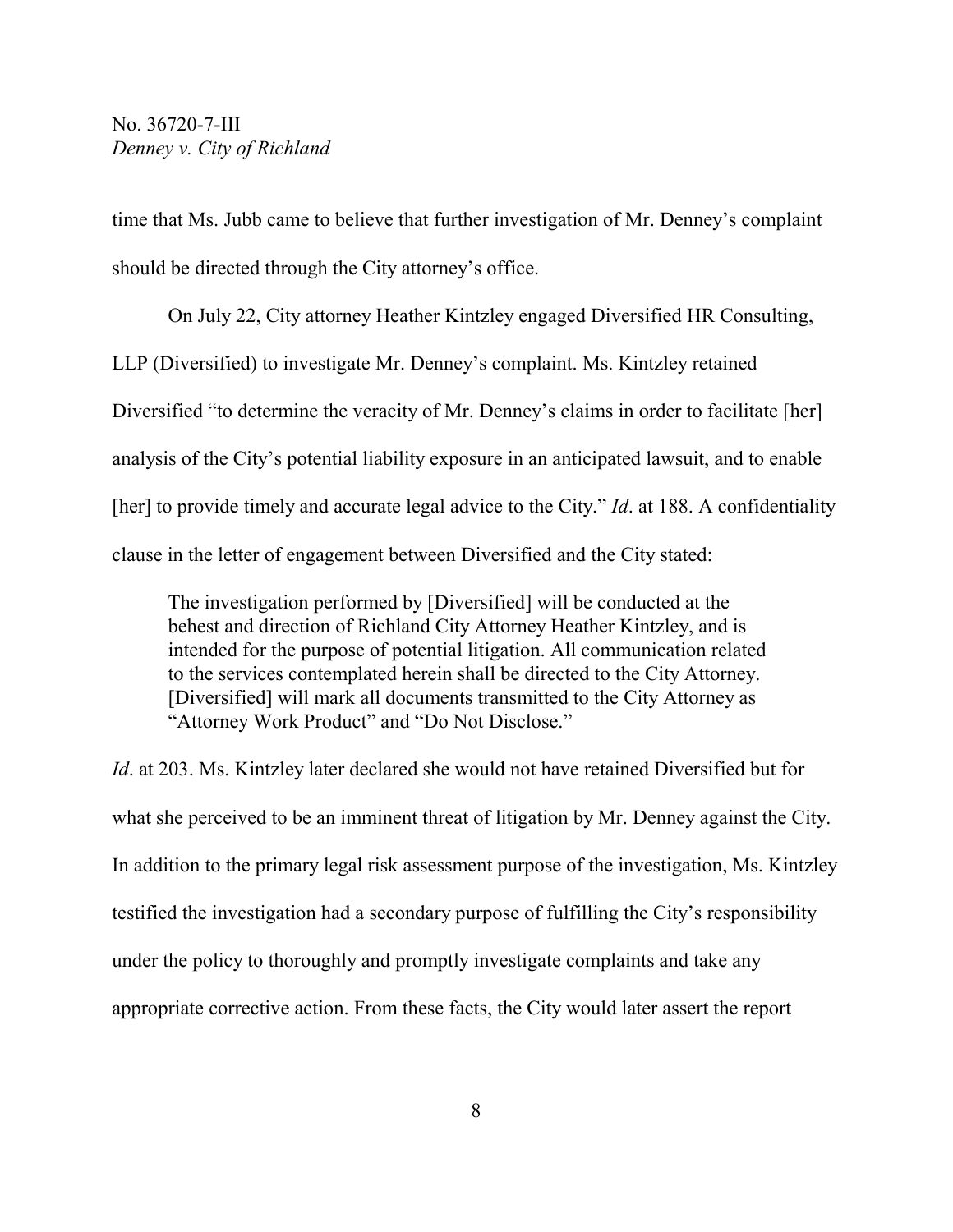from Diversified would not have been created in substantially the same form but for the perceived threat of litigation.

Diversified's investigators interviewed Mr. Denney on August 9. Mr. Denney brought a former City firefighter, Ricky Walsh, to the interview. According to Ms. Kintzley, Mr. Walsh told the investigators that the process was likely to result in legal action, and asked whether Mr. Denney could call the investigators as witnesses at trial.[2](#page-8-0)

On October 13, Diversified provided a final report of its investigation to City attorney Kintzley. Ms. Kintzley provided Mr. Denney a summary of the report's findings on October 21. She described the report itself as "attorney work product . . . not subject to disclosure." *Id.* at 75. The report<sup>[3](#page-8-1)</sup> itself is captioned as work product, prepared at the direction of the City attorney for purposes of anticipated litigation. The report contains extensive summaries of Diversified's interviews with individuals involved in Mr. Denney's complaint. The report also contains Diversified's analysis

<span id="page-8-0"></span> $2$  Mr. Walsh disputes that he made a statement regarding legal action. We note that by the time of Mr. Walsh's alleged statement, Ms. Kintzley had already retained Diversified and asked Diversified to designate any documents generated by Diversified for the City as attorney work product.

<span id="page-8-1"></span> $3$  At the time of the trial court's summary judgment proceedings, the report was filed under seal for in camera review. The report is also part of the sealed record on review.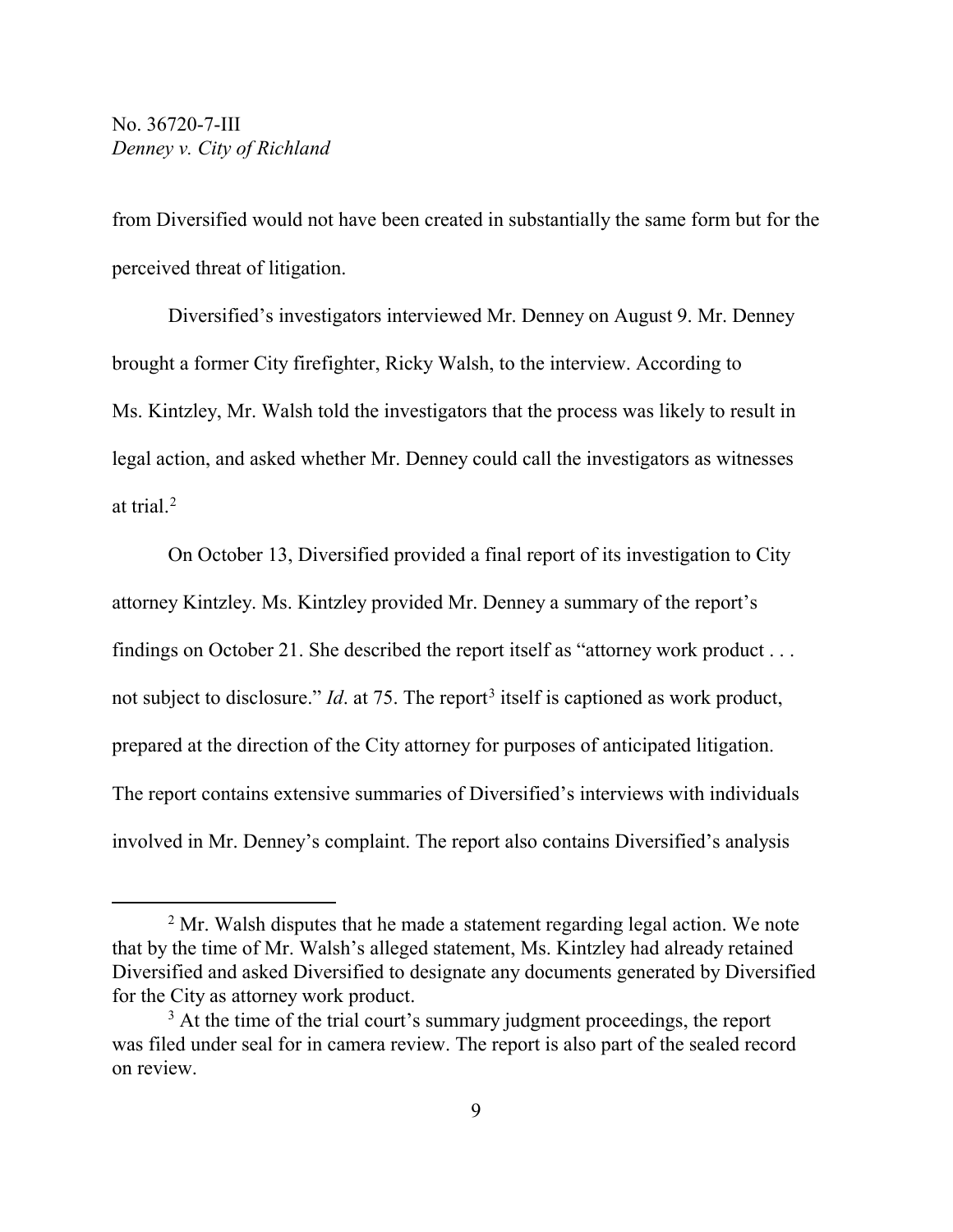of Mr. Denney's allegations of discrimination, unlawful harassment, and a hostile work environment.

During the course of Diversified's investigation, Mr. Denney submitted a second, written complaint with HR director Jubb on September 21, alleging discrimination, harassment, and retaliation stemming from being passed over for a spot on the City fire department's technical rescue team. Unlike Mr. Denney's prior complaint, his statement on September 21 contained details regarding dates and names. However, the statement still failed to tie Mr. Denney's allegations of unequal treatment to the categories of protected status identified in the City's policy.

HR director Jubb and City attorney Kintzley met in mid-October to discuss the most recent allegations, after which it was decided the matter would be best handled by the City attorney's office. As the most recent allegations were viewed as an extension of the initial complaint, Ms. Kintzley continued to believe Mr. Denney intended to file suit against the City.

To investigate the second complaint, Ms. Kintzley retained attorney Sarah Hale. Ms. Kintzley "instructed Ms. Hale that the purpose of the investigation was to determine the veracity of Mr. Denney's claims in order to facilitate [her] analysis of the City's potential liability exposure in an anticipated lawsuit, and to enable [her] to provide timely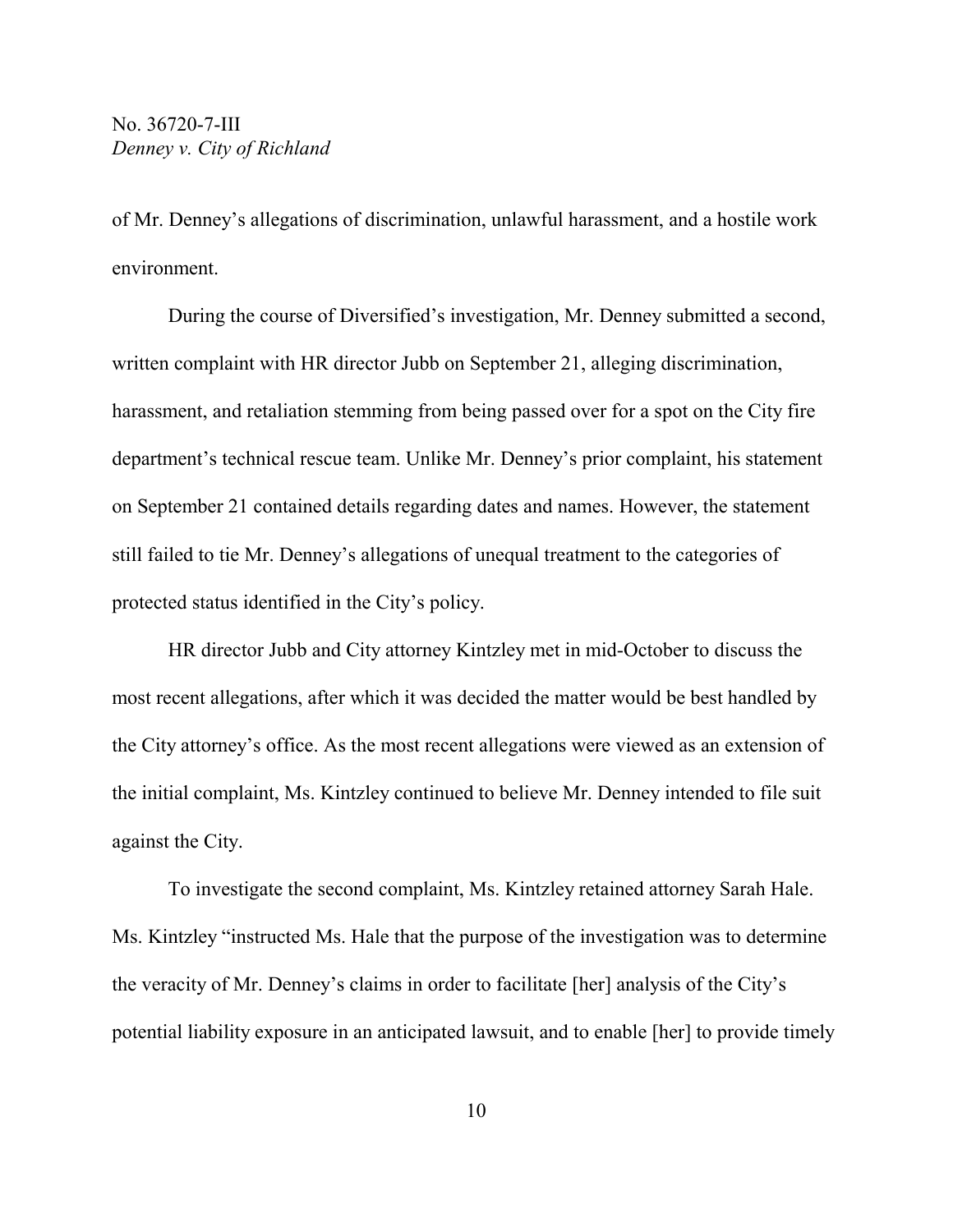and accurate legal advice to the City." *Id*. at 190-91. As with Diversified, Ms. Kintzley later declared she would not have hired Ms. Hale or personally directed the investigation but for the perceived imminent threat of litigation. Consistent with the previous investigation, Ms. Kintzley later testified that the primary purpose of Ms. Hale's investigation was so that Ms. Kintzley would have sufficient information to assist her in a providing a legal risk assessment to the City, with the secondary purpose of fulfilling the City's obligation under its policy to exercise due diligence by promptly investigating Mr. Denney's allegations. As with the previous investigation, the City later asserted Ms. Hale's report would not have been created in a substantially the same form but for the perceived threat of litigation.

Ms. Hale submitted a final report of her investigation to Ms. Kintzley on February 21, 2017. As with the Diversified report, Ms. Hale's report<sup>[4](#page-10-0)</sup> was marked as confidential and never made public. Ms. Hale's report was mostly comprised of her analysis of Mr. Denney's allegations of discrimination, unlawful harassment, and retaliation based on the evidence gathered during her investigation.

<span id="page-10-0"></span><sup>4</sup> As with Diversified's report, Ms. Hale's report was filed in the trial court under seal for in camera review, and is part of the sealed record on review.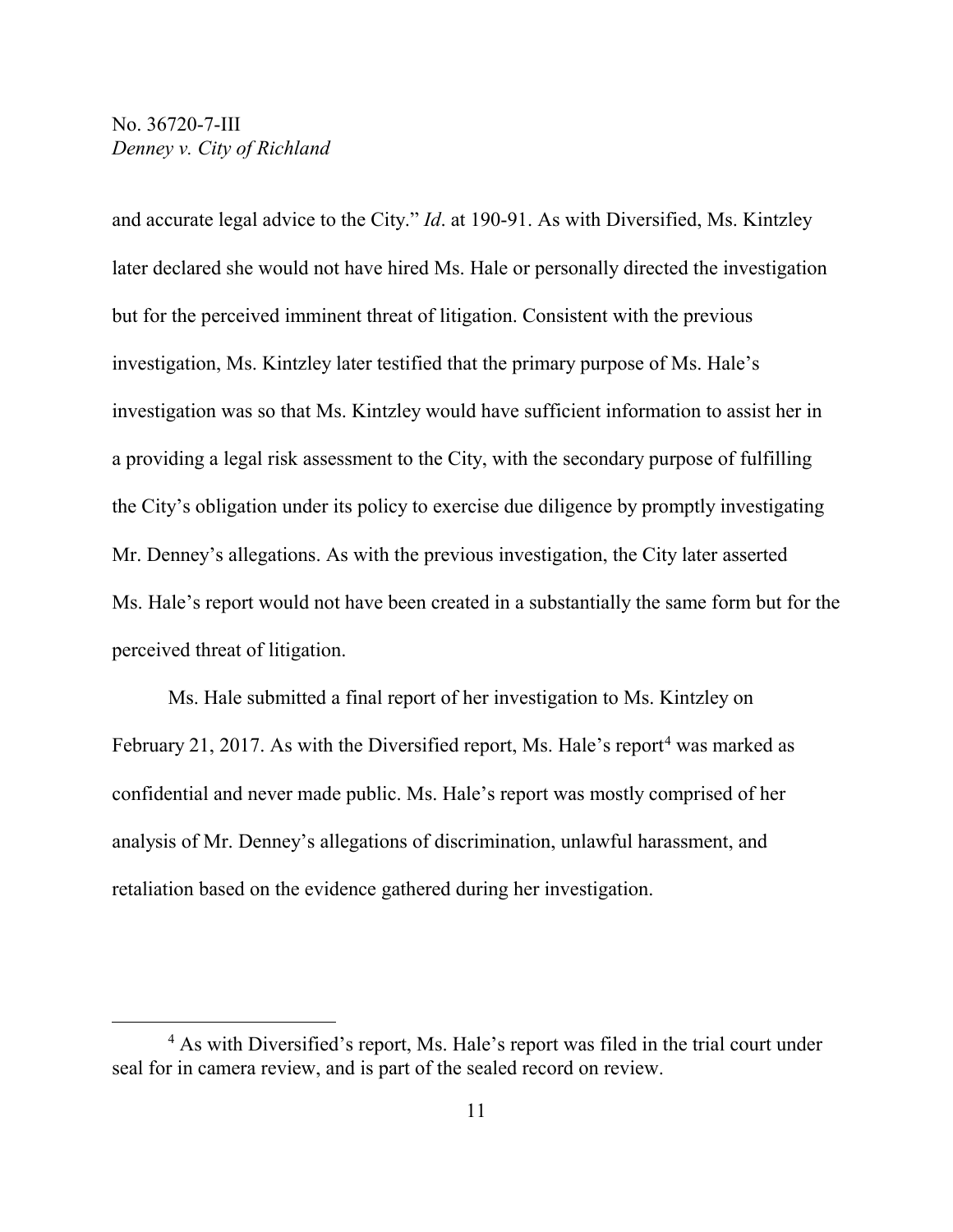#### PROCEDURAL BACKGROUND

On November 8, 2016, Mr. Denney made a public records request for "[t]he full report that Diversified . . . sent the [C]ity regarding Chris Denney's Discrimination, Harassment, and Retaliation complaint. Also the 47 documents and policies and procedures that were reviewed as part of this investigation." *Id*. at 219. Mr. Denney ultimately received all requested records save Diversified's final report, which the City contended was protected attorney work product and not subject to release.

On May 18, 2017, Mr. Denney initiated a tort action against the City for employment discrimination, claims that encompassed the content of his complaints to Ms. Jubb.

On October 30, Mr. Denney commenced PRA litigation against the City arising out of the denial of his November 2016 request for the Diversified report.

On January 6, 2018, Mr. Denney made a second public records request for Ms. Hale's report. The City asserted this report was exempt from disclosure as attorney work product.

Mr. Denney amended his PRA complaint in April 2018 to include the City's withholding of Ms. Hale's report. Mr. Denney continued to contend that because there was no pending or threatened litigation at the time of the creation of the Diversified and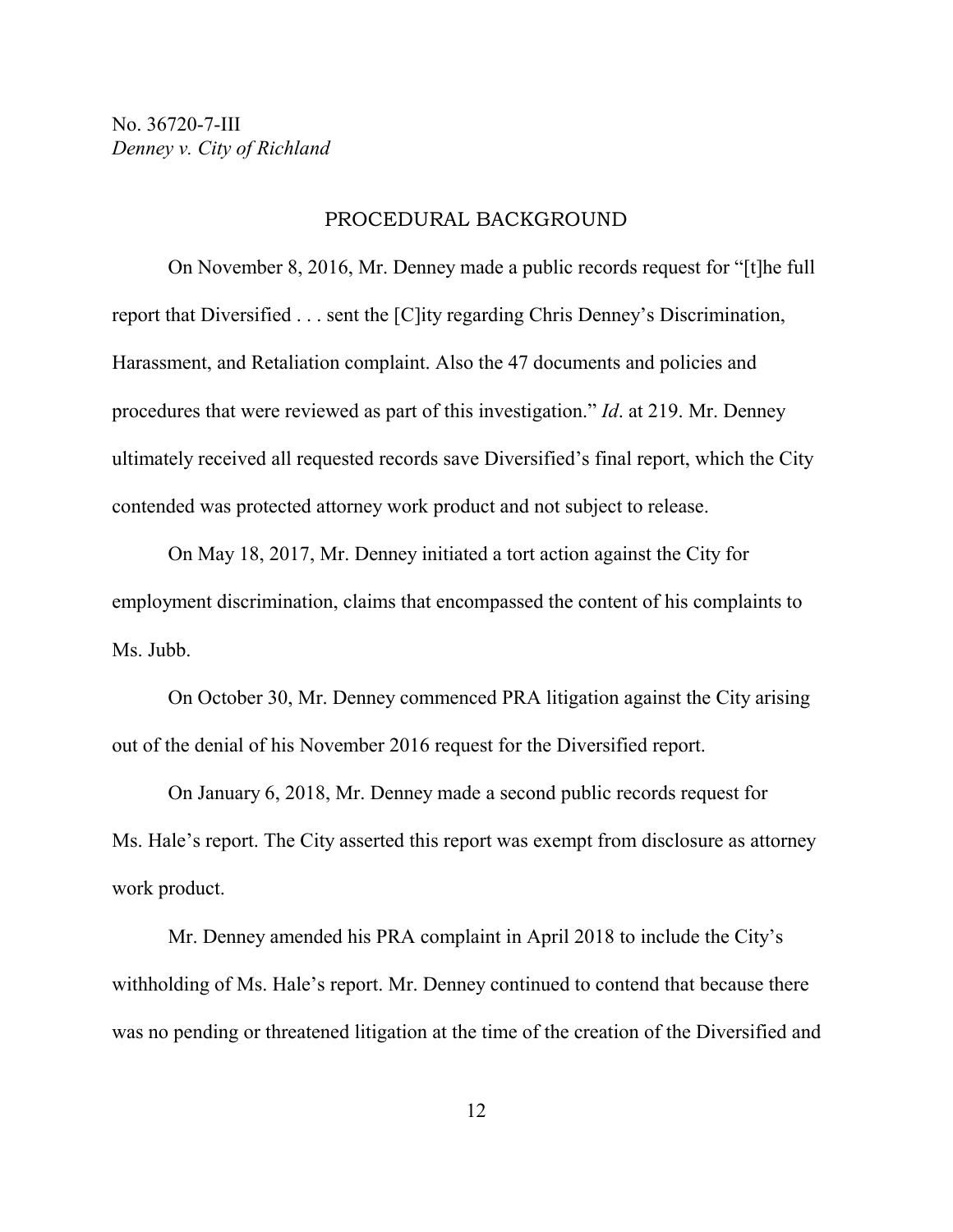Hale reports, the City could not withhold disclosure of the reports under the PRA's attorney work product exemption.

In January 2019, Mr. Denney and the City filed cross motions for summary judgment. After reviewing the summary judgment submissions and conducting an in camera review of the Diversified and Hale reports, the trial court ruled the reports were properly exempted from disclosure under the PRA as attorney work product. With no genuine issues of material fact remaining, the court granted summary judgment to the City and entered an order dismissing Mr. Denney's complaint with prejudice. A final judgment awarding costs to the City was entered just over a month later.

Mr. Denney filed his notice of appeal on April 1, 2019, more than 30 days after the dismissal order was entered (February 12), but less than 30 days after the final judgment was entered (March 14). *Denney v. City of Richland*, 195 Wn.2d 649, 652, 462 P.3d 842 (2020); *see also* CP at 342-53. This court dismissed the appeal as untimely, but on discretionary review the Supreme Court determined the untimely filing of the notice of appeal was an excusable error and remanded the case back to this court for consideration on its merits. *Denney*, 195 Wn.2d at 659-60.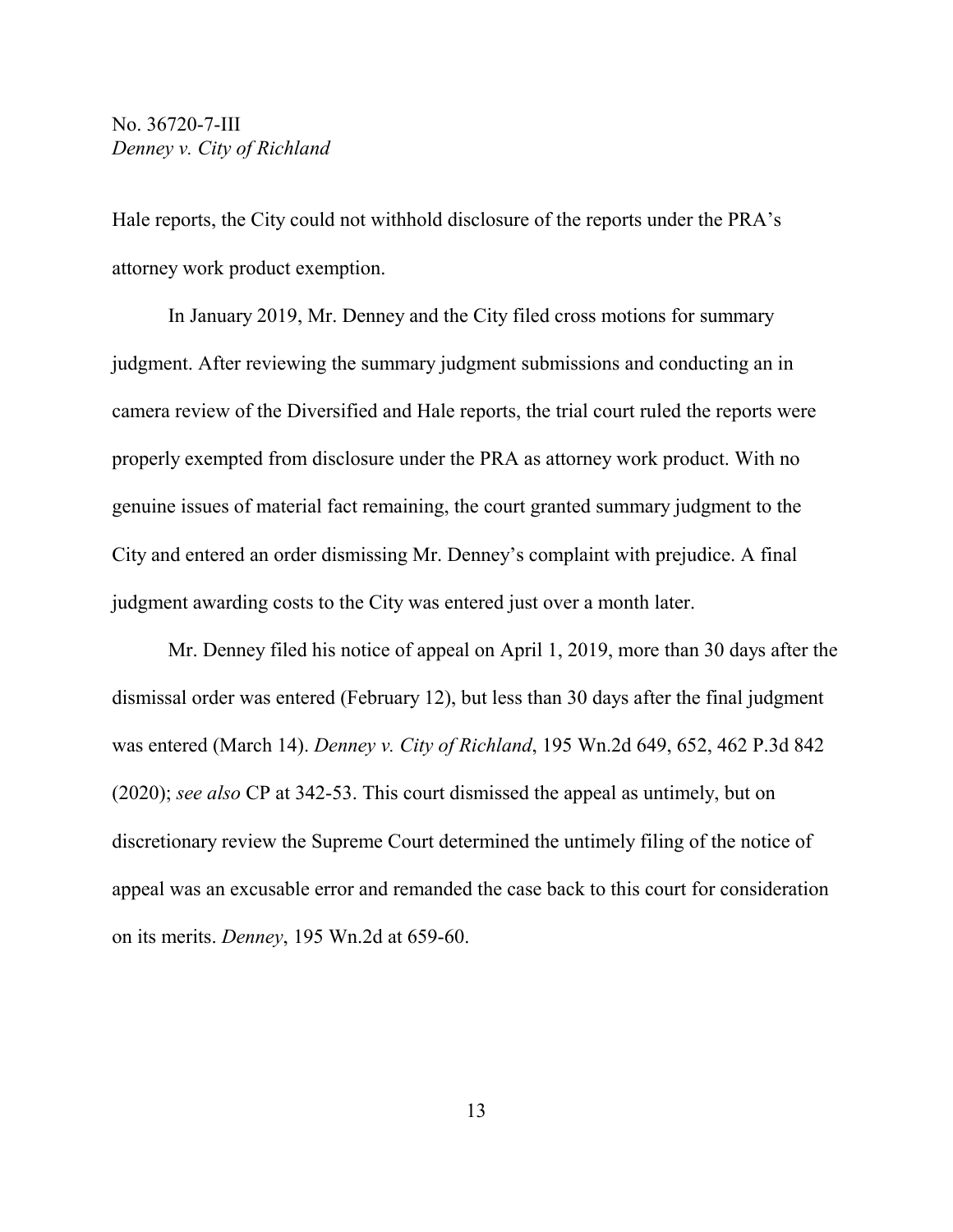#### ANALYSIS

We review substantive PRA disputes de novo. RCW 42.56.550(3). When a PRA case is decided on summary judgment, we must view the facts in the light most favorable to the defeated party. *See Berger v. Sonneland*, 144 Wn.2d 91, 102-03, 26 P.3d 257 (2001). If the undisputed facts show that a public agency properly refused to release a record in response to a PRA request, summary judgment must be awarded to the agency.

The PRA is a strongly worded public mandate, requiring citizens be afforded access to public records. *Belenski v. Jefferson County*, 186 Wn.2d 452, 456-57, 378 P.3d 176 (2016). A public record "includes any writing containing information relating to the conduct of government or the performance of any governmental or proprietary function prepared, owned, used, or retained by any state or local agency regardless of physical form or characteristics." RCW 42.56.010(3).

The PRA exempts certain records from production. "Consistent with its purpose of disclosure, the PRA directs that exemptions must be narrowly construed." *City of Lakewood v. Koenig*, 182 Wn.2d 87, 94, 343 P.3d 335 (2014); *see also* RCW 42.56.030. Nevertheless, "where a listed exemption squarely applies, disclosure is not appropriate." *Soter v. Cowles Publ'g Co.*, 162 Wn.2d 716, 731, 174 P.3d 60 (2007) (plurality opinion); *see also* RCW 42.56.070(1).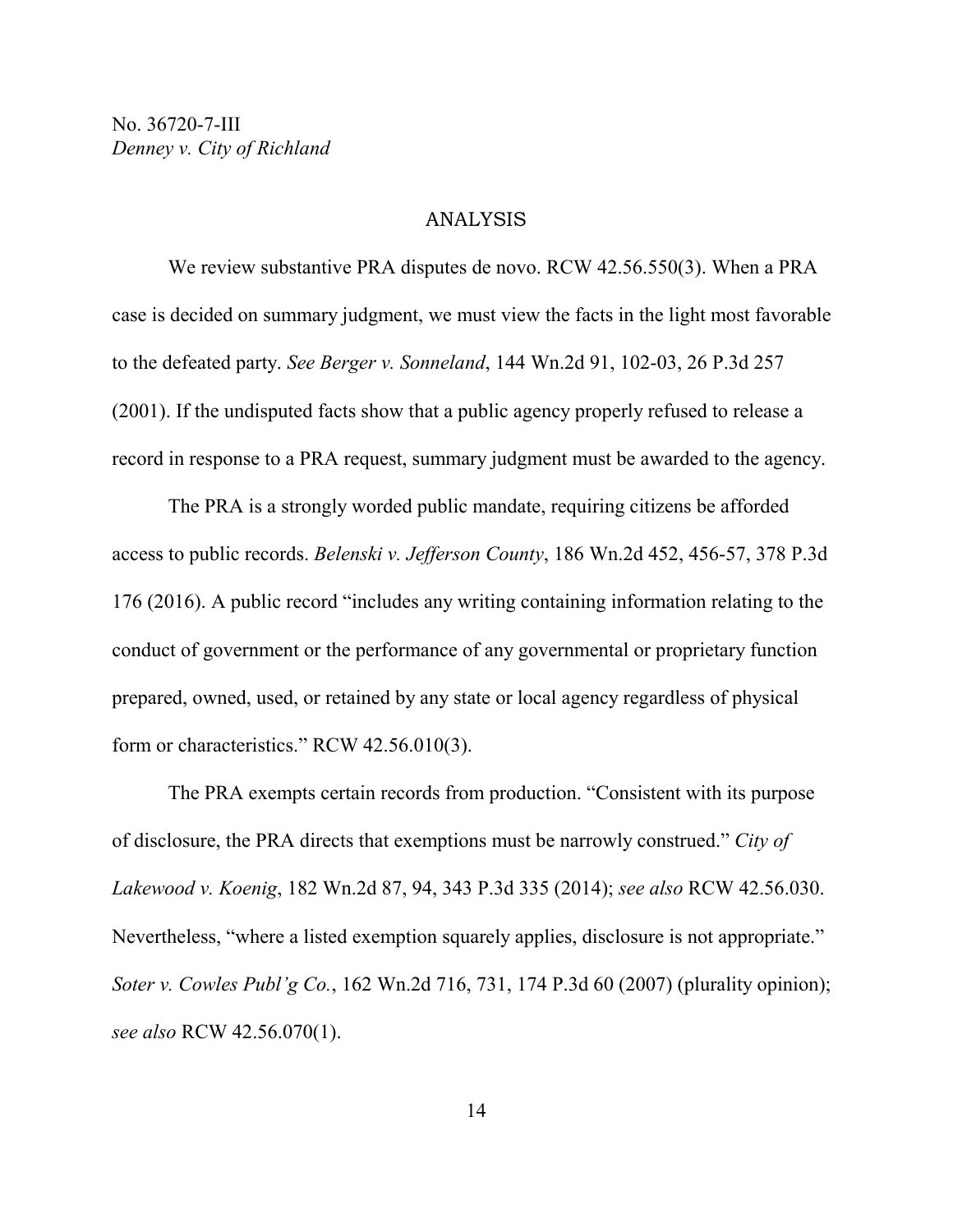The parties agree that the two reports at issue in this case are public records. The question before us is whether the reports are subject to an exemption. The burden of establishing an exemption falls on the City. RCW 42.56.550(1). According to the City, the exemption governing this case is set forth at RCW 42.56.290. This is what is known as the "'controversy exemption.'" *Kittitas County v. Allphin*, 190 Wn.2d 691, 701, 416 P.3d 1232 (2018). The exemption states:

Records that are relevant to a controversy to which an agency is a party but which records would not be available to another party under the rules of pretrial discovery for causes pending in the superior courts are exempt from disclosure under [the PRA].

RCW 42.56.290.

The controversy exemption extends to materials protected from discovery pursuant to CR 26, which among other things sets forth the standards for determining the discoverability of records in superior court civil proceedings. *Kittitas County*, 190 Wn.2d at 701. The City claims its two reports are protected from disclosure under CR 26(b)(4) as attorney work product. Thus, to the extent the two reports qualify as work product, they are exempt from disclosure under the PRA's controversy exemption.

*Work product protection and dual-purpose documents under the PRA*

Attorney work product includes documents and tangible things that are otherwise discoverable, but are "prepared in anticipation of litigation or for trial" by a party or the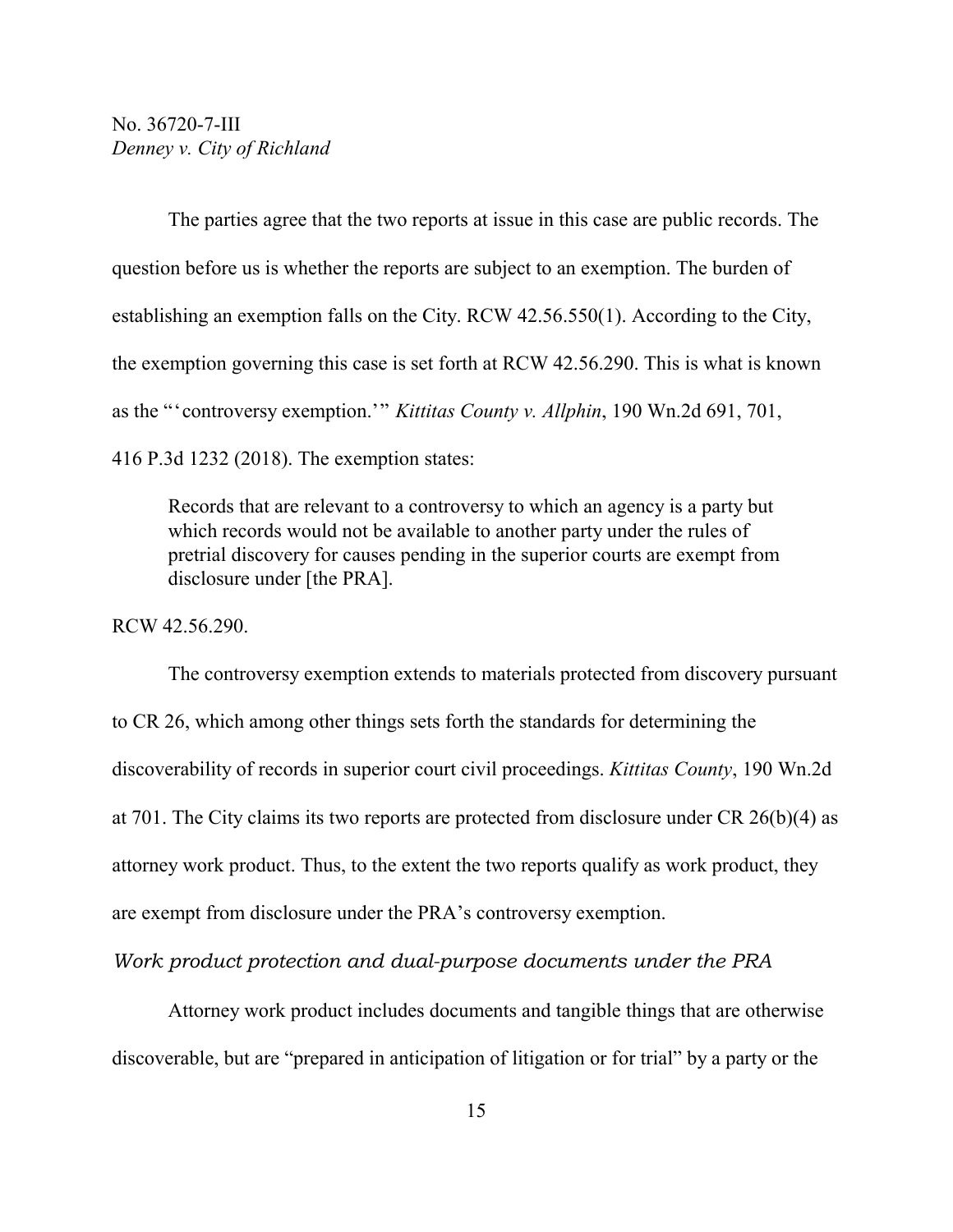party's representative "(including a party's attorney, consultant, surety, indemnitor, insurer, or agent)." CR 26(b)(4). Litigation need not be ongoing for the work product protection to apply. *Soter*, 162 Wn.2d at 732. It need only be "'reasonably anticipated.'" *Id.* (quoting *Dawson v. Daly*, 120 Wn.2d 782, 791, 845 P.2d 995 (1993)). Work product includes not only research, theories, and memoranda of investigations, but also "formal or written statements of fact, or other tangible facts, gathered by an attorney in preparation for or in anticipation of litigation." *Limstrom v. Ladenburg*, 136 Wn.2d 595, 611, 963 P.2d 869 (1998).

Mr. Denney argues that because the reports at issue were required by the City's policy regardless of litigation, the reports do not, and cannot, qualify for work product protection. "The work product doctrine does not shield records created during the ordinary course of business." *Morgan v. City of Federal Way*, 166 Wn.2d 747, 754, 213 P.3d 596 (2009). Mr. Denney thus argues the records are not exempt from disclosure under the PRA.

Mr. Denney's argument that the reports cannot constitute work product, because the reports were prepared pursuant to the City's policy, is incorrect. Protected documents can have dual purposes. *See Soter*, 162 Wn.2d at 733; *In re Grand Jury Subpoena (Mark*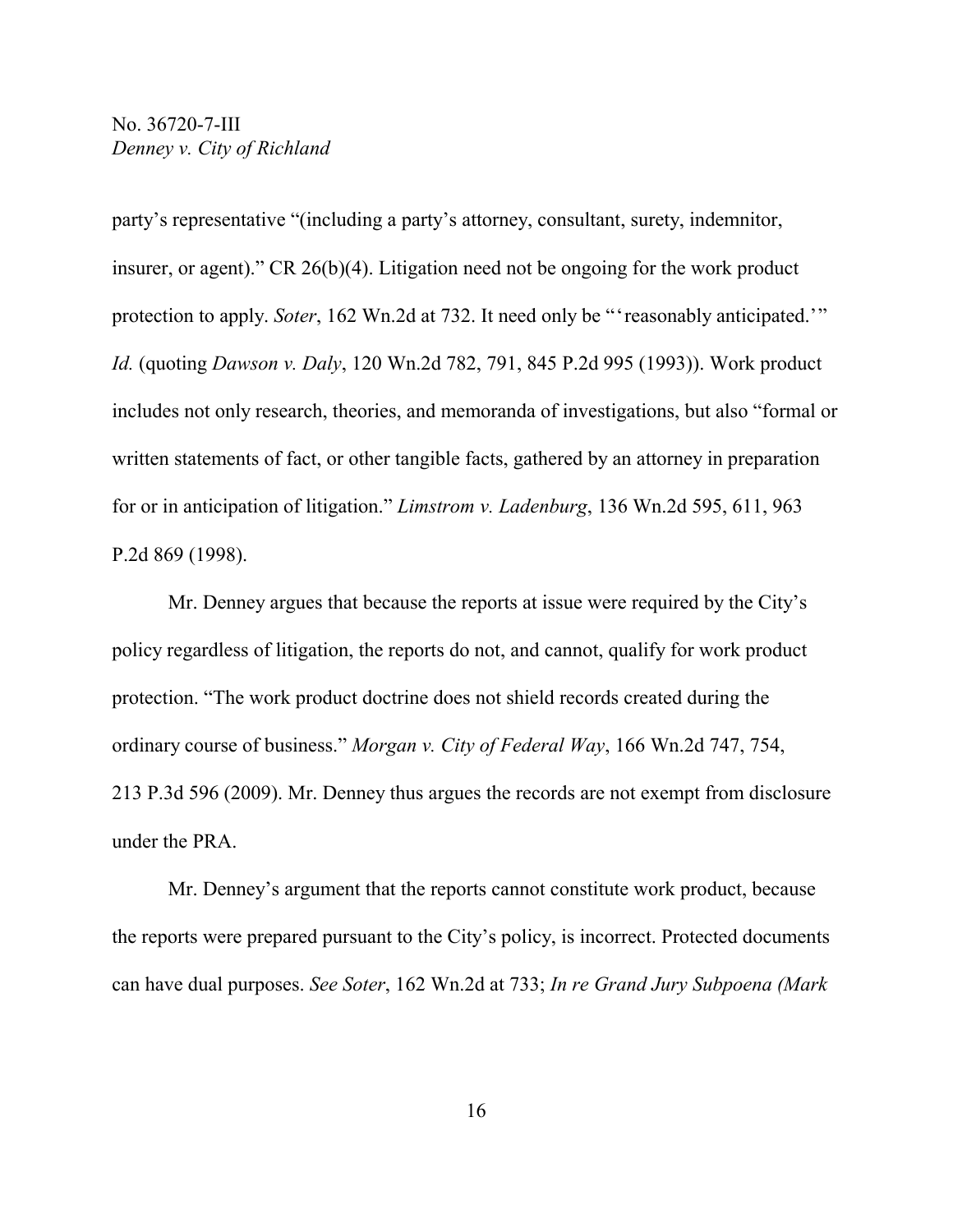*Torf/Torf Envtl. Mgmt.)*, 357 F.3d 900, 907 (9th Cir. 2004). [5](#page-16-0) CR 26(b)(4) does not provide otherwise. The fact that a document has both a litigation and nonlitigation purpose does not mean the document fails to qualify for work product protection. If a document is purported to have dual purposes, it simply requires closer scrutiny. *See United States v. Roxworthy*, 457 F.3d 590, 593-94, 599 (6th Cir. 2006).

Mr. Denney's reliance on *Morgan* to challenge the applicability of a dual-purpose inquiry is misplaced. *Morgan* bears a superficial resemblance to the instant case in that it involved a personnel investigation report prepared by the city of Federal Way. But unlike this case, the city of Federal Way never claimed its report was prepared in anticipation of litigation. *Morgan*, 166 Wn.2d at 755. The report was prepared purely for ordinary business purposes. Because *Morgan* did not involve a claim of anticipated litigation, the investigation report did not qualify for work product protection and there was no need to engage in a dual-purpose analysis. Nothing in *Morgan* holds or suggests that a dualpurpose analysis cannot apply to personnel investigation reports.

*Step one of the dual-purpose analysis—the "because of" test* In the dual-purpose document context, the foundational question is whether the

<span id="page-16-0"></span><sup>5</sup> Federal jurisprudence provides "persuasive guidance" on the application of the work product doctrine. *Soter*, 162 Wn.2d at 739.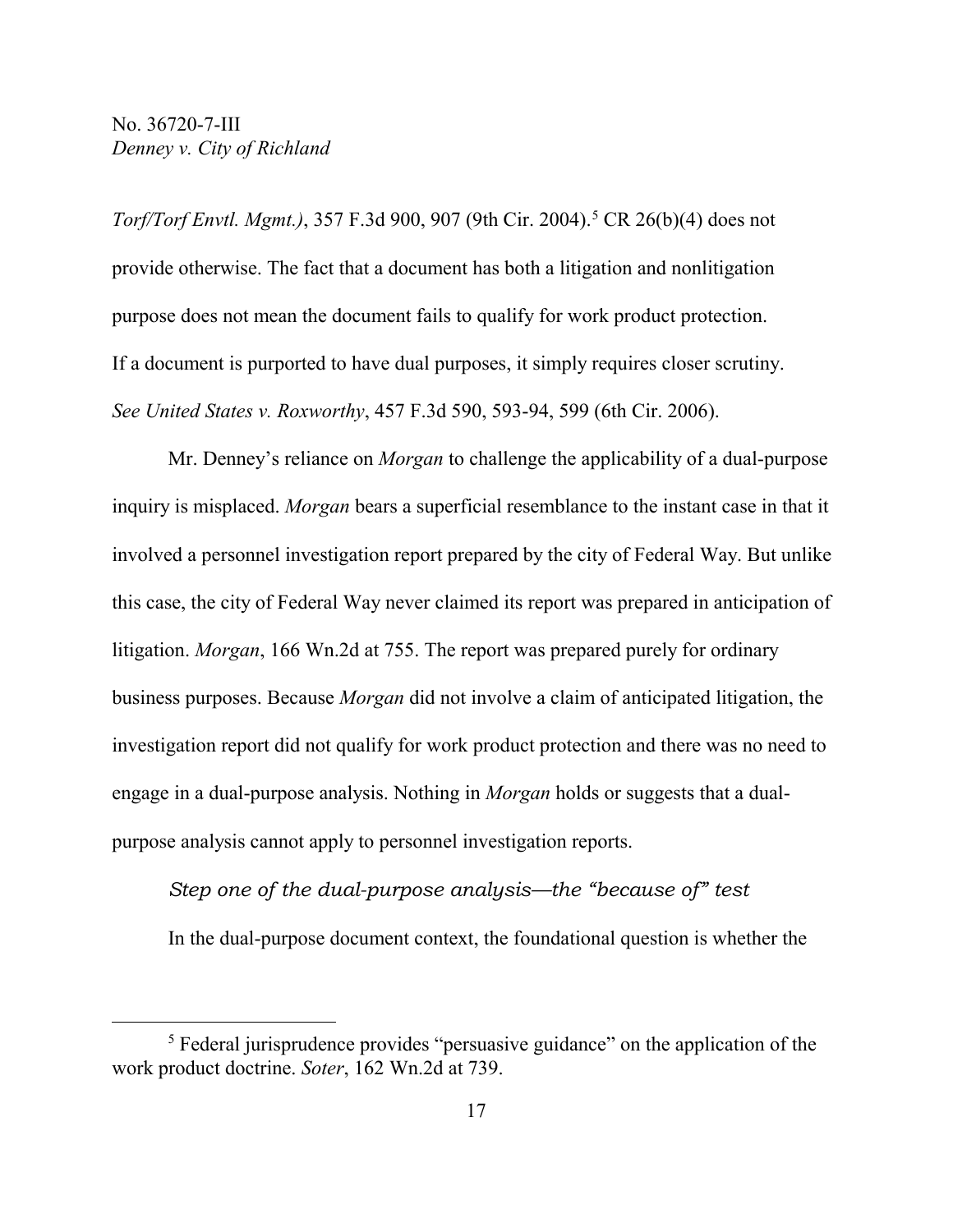document at issue truly has a litigation in addition to a nonlitigation purpose. Most federal courts have adopted what has been dubbed the "because of" test in making this inquiry. *See United States v. Adlman*, 134 F.3d 1194, 1202 (2d Cir. 1998). The widespread application of the "because of" test in the context of the federal counterpart of CR 26 is discussed extensively in Wright's *Federal Practice and Procedure*. 8 CHARLES ALAN WRIGHT, ARTHUR R. MILLER & RICHARD L. MARCUS, FEDERAL PRACTICE AND PROCEDURE § 2024 (3d ed. 2010). Our Supreme Court appears to have followed the federal example. *See In re Det. of West*, 171 Wn.2d 383, 405, 256 P.3d 302 (2011). Thus, we apply the "because of" test, which asks whether the document in question was really created because of anticipated litigation.[6](#page-17-0)

The "because of" test involves both a subjective and objective inquiry. *Roxworthy*, 457 F.3d at 594. We first ask whether the individual who prepared or ordered preparation of the document subjectively did so with the intent of preparing for litigation. *Id*. If the answer is in the affirmative, we then ask whether the subjective anticipation of litigation

<span id="page-17-0"></span><sup>&</sup>lt;sup>6</sup> The only well-articulated alternative to the "because of" test is the "primary purpose" test, which has been adopted by the United States Court of Appeals for the Fifth Circuit. *See, e.g.*, *United States v. El Paso Co.*, 682 F.2d 530, 542-44 (5th Cir. 1982). This is a more demanding approach than the "because of" test. *See United States v. Deloitte LLP*, 610 F.3d 129, 138 (D.C. Cir. 2010). The "primary purpose" test is inconsistent with the wording of CR 26(b)(4) and has generated little support.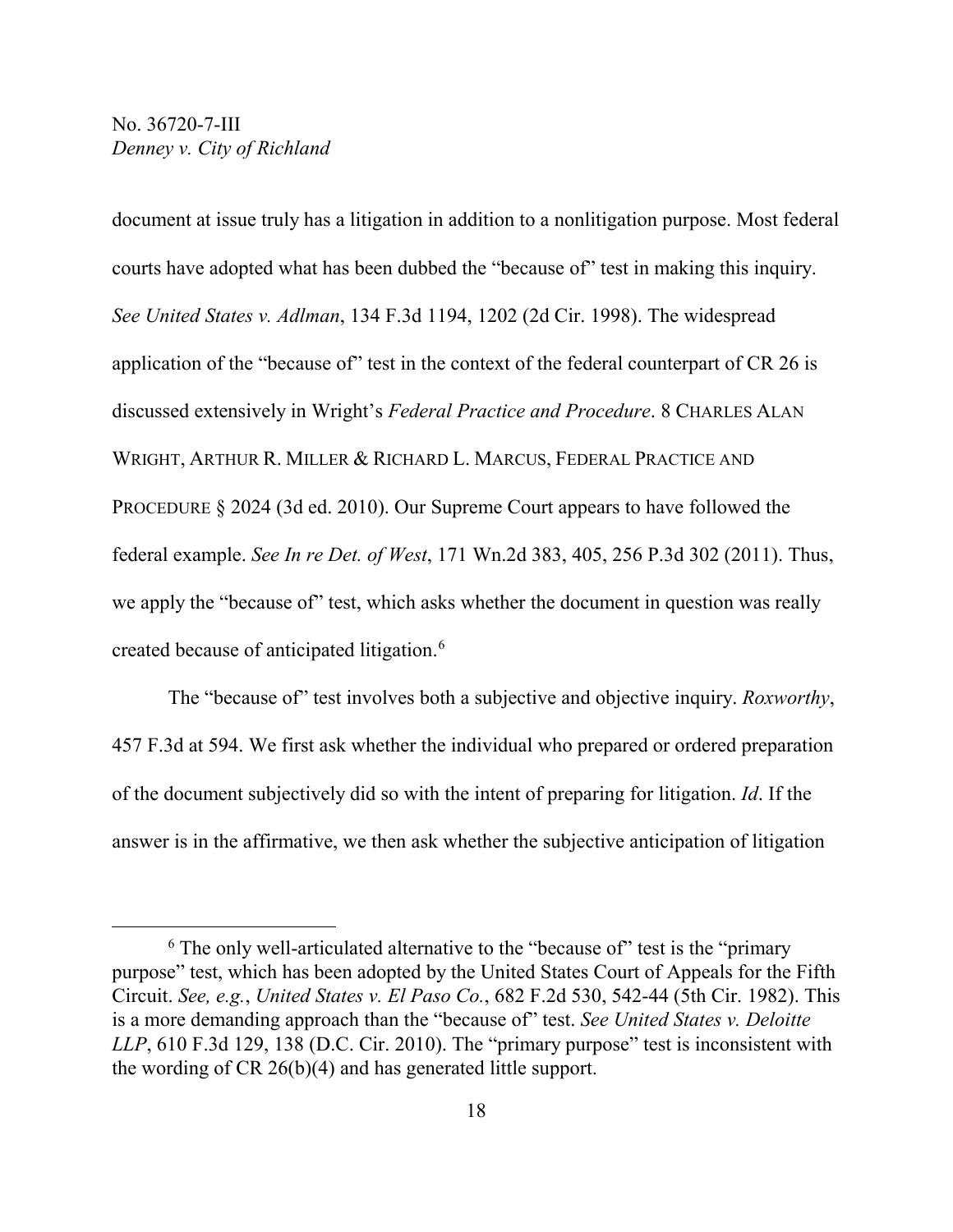was objectively reasonable. *Id*. at 599. We look at the nature of the document and circumstances of the case to assess whether "the document can fairly be said to have been prepared or obtained because of the prospect of litigation." *West*, 171 Wn.2d at 405 (quoting WRIGHT, MILLER & MARCUS, *supra*, at 502). This objective test keeps in mind that the work product rule cannot be so broad that it allows parties to avoid discovery "by adopting routine practices whereby all documents appear to be prepared in anticipation of litigation." *Doehne v. EmpRes Healthcare Mgmt., LLC*, 190 Wn. App. 274, 284, 360 P.3d 34 (2015).

*Step two of the dual-purpose analysis—substantially same form*

If the subjective and objective aspects of the "because of" test are met, then the work product protection applies unless we discern that the document would have been prepared in substantially the same form had there not been an expectation of litigation. *Roxworthy*, 457 F.3d at 599; *Grand Jury Subpoena*, 357 F.3d at 908; *Goosby v. Branch Banking & Trust Co.*, 309 F.Supp.3d 1223, 1236 (S.D. Fla. 2018). This appears to be a very narrow exception.[7](#page-18-0) Even an ordinary nonlitigation business form will be protected as work product if it was prepared (subjectively and objectively) in anticipation of litigation

<span id="page-18-0"></span><sup>7</sup> Some courts conflate the "substantially same form" test with the "subjective/objective anticipation" test. *See Roxworthy*, 457 F.3d at 599; *Adlman*, 134 F.3d at 1204.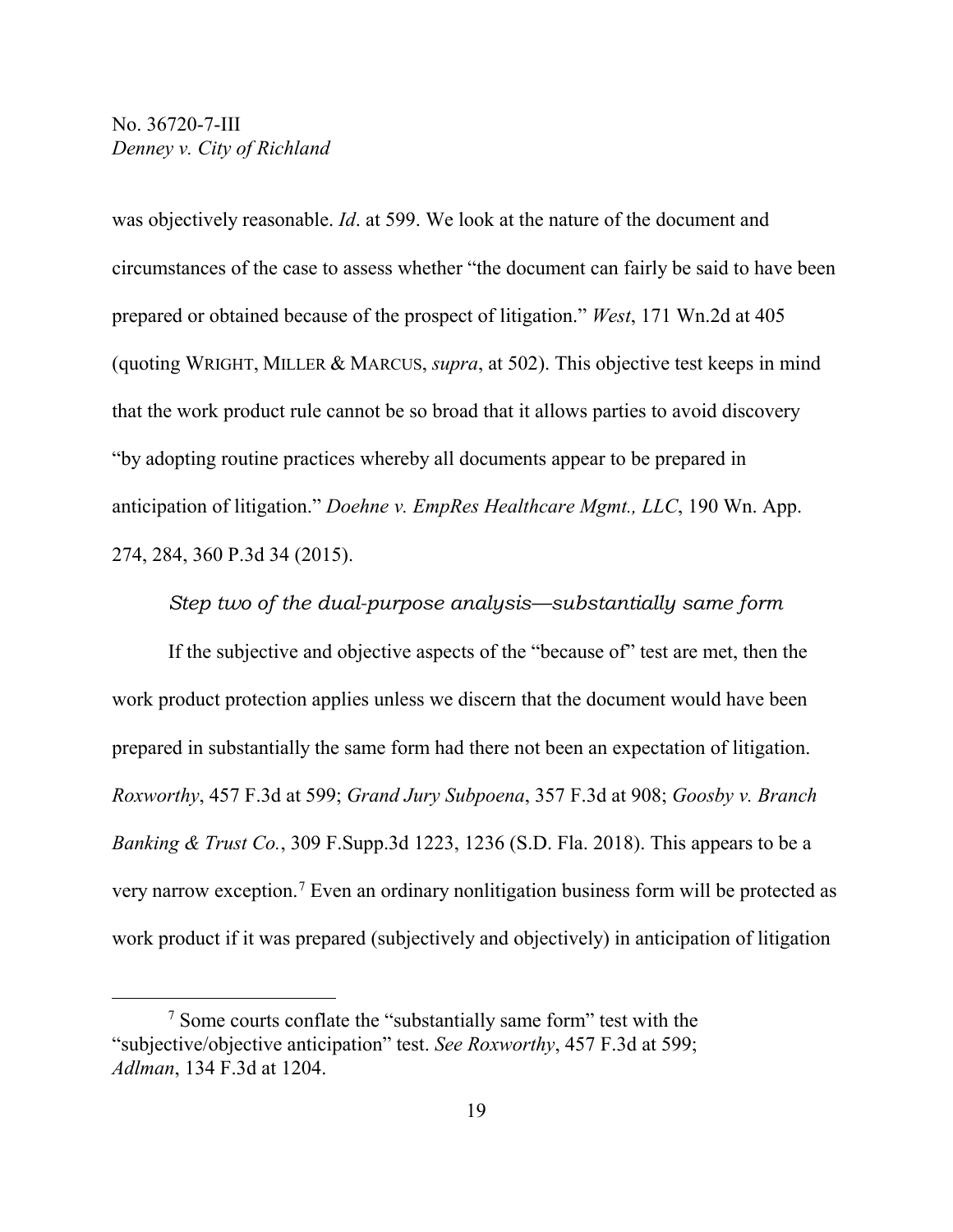and the contents reflect this fact. *See Goosby*, 309 F.Supp.3d at 1234 (A standard banking form qualifies for protection when it "'would not have been prepared in the way it was prepared but for the anticipated litigation.'") (quoting *Adlman*, 134 F.3d at 1195).

*Application of the two-step analysis to the parties' case*

#### *1(a) subjective anticipation*

The uncontested evidence reveals City attorney Kintzley subjectively anticipated litigation when she directed both Diversified and Ms. Hale to investigate and prepare reports regarding Mr. Denney's discrimination and harassment complaints. Both reports were designated as work product at their inception. The initial correspondence from Ms. Kintzley to Diversified and Ms. Hale stated the purpose of each investigation was potential litigation. And the reports from Diversified and Ms. Hale were both marked as confidential work product.

The May 12, 2016, e-mail from Ms. Kintzley to Mr. Denney does not undermine the City's claim of subjective intent. In the May 12 e-mail, Ms. Kintzley sought to reassure Mr. Denney that her interests as the City attorney were not adverse to his. Read in the light most favorable to Mr. Denney, the e-mail suggests Ms. Kintzley did not yet anticipate litigation on May 12. But this does not help Mr. Denney. Diversified was not retained until late July, and Ms. Hale was not retained until November. Ms. Kintzley has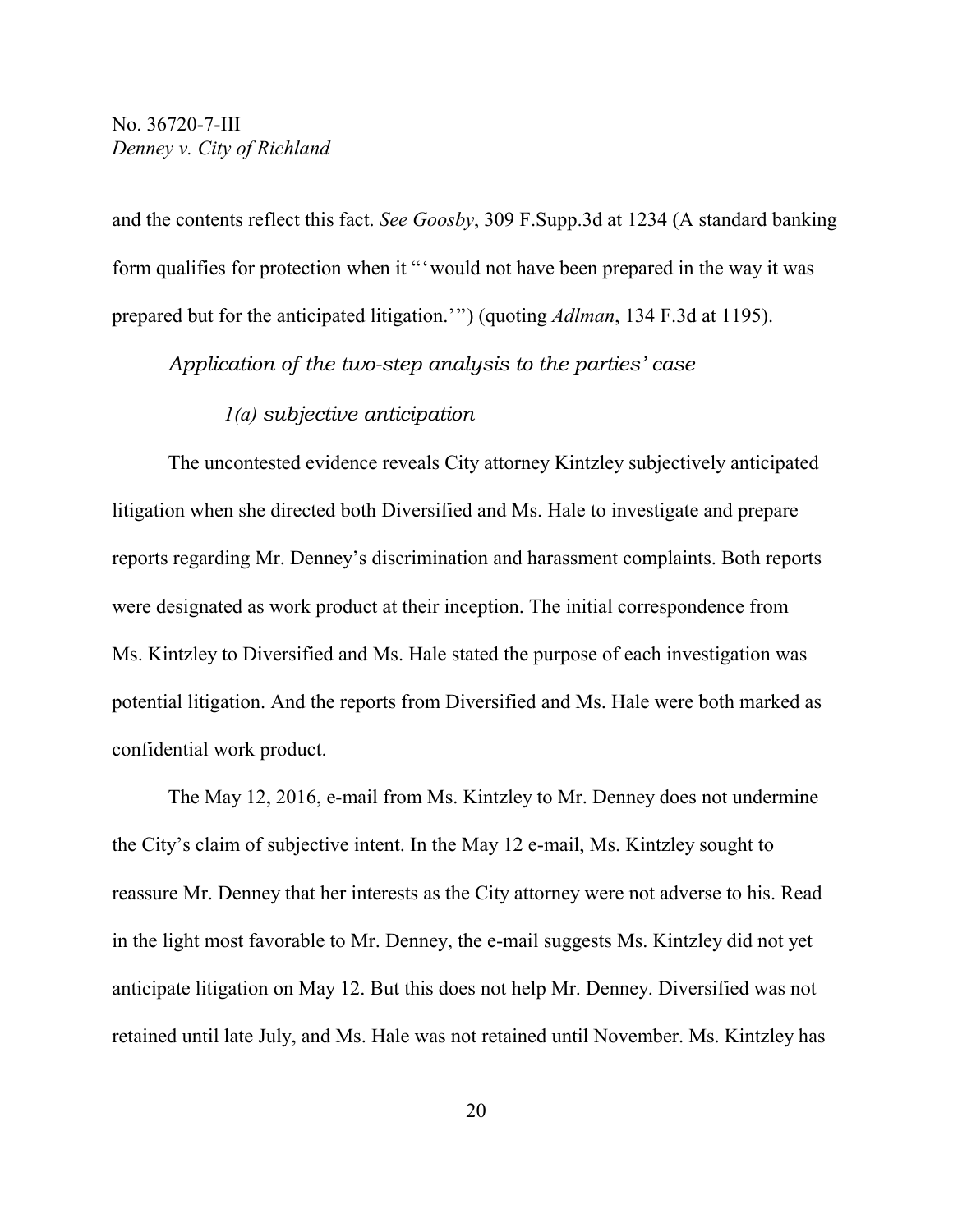testified that it was not until after May 12 that she determined Mr. Denney's behavior was indicative of someone posturing for litigation. The evidence supporting Ms. Kintzley's assertion of subjective intent is overwhelming and uncontested.

#### *1(b) objective reasonableness*

Not only did Ms. Kintzley subjectively anticipate litigation when she ordered the two investigation reports, her assessment of the prospect of legal action was objectively reasonable. Mr. Denney's repeated assertions that he did not trust HR, and his refusal to provide detailed information as required by the City's policy, was not indicative of someone seeking to work with his employer toward corrective action to resolve a workplace dispute. Instead, Mr. Denney made clear that he believed the City was against him and that his goal was for an outside entity to validate his point of view. It does not require many logical inferences to discern that Mr. Denney's ultimate goal was litigation.

#### *Substantially same form*

Having determined the subjective and objective tests are met, we analyze whether the reports would have been created in substantially the same form despite the prospect of litigation.

As an initial point, the process by which the reports were created was unusual. Ordinarily, the City handles workplace complaints through its HR department. The City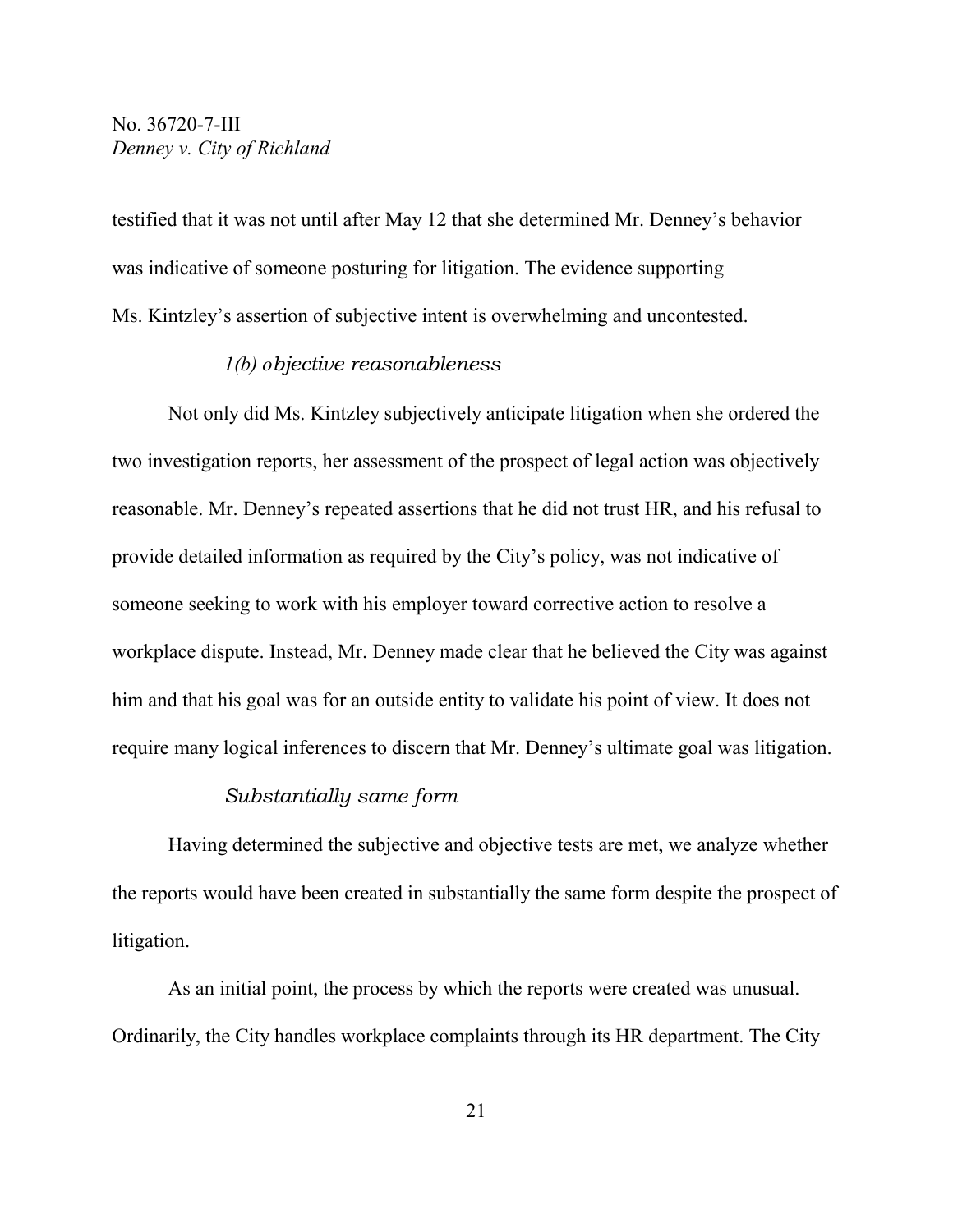attorney's office is not typically involved. Furthermore, even when the City attorney's office is consulted, the City attorney does not typically retain an outside agency to help with an investigation. Had it not been for the anticipation of litigation, it is doubtful that Diversified or Ms. Hale would have authored an investigation report.

The reports are also unique in terms of substance. For one thing, the reports focus on discerning the nature of Mr. Denney's workplace complaints. This would not have been necessary had Mr. Denney complied with the City's policy requiring a detailed statement from a complainant. In addition, the reports were centered on the narrow issue of whether Mr. Denney could make a legal claim for discrimination or unlawful harassment. They did not address potential remedial action—such as management practices or workplace improvements—that one would expect of an ordinary HR report. By focusing exclusively on the merits of Mr. Denney's claims, the thrust of the two reports was to advise the City attorney's office as to whether Mr. Denney would likely succeed in a legal claim of discrimination or unlawful harassment. This is a quintessential feature of a work product document, not an ordinary business record.

#### **CONCLUSION**

The reports at issue were generated because of anticipated litigation and would not have been prepared in substantially the same form had the City not been concerned about